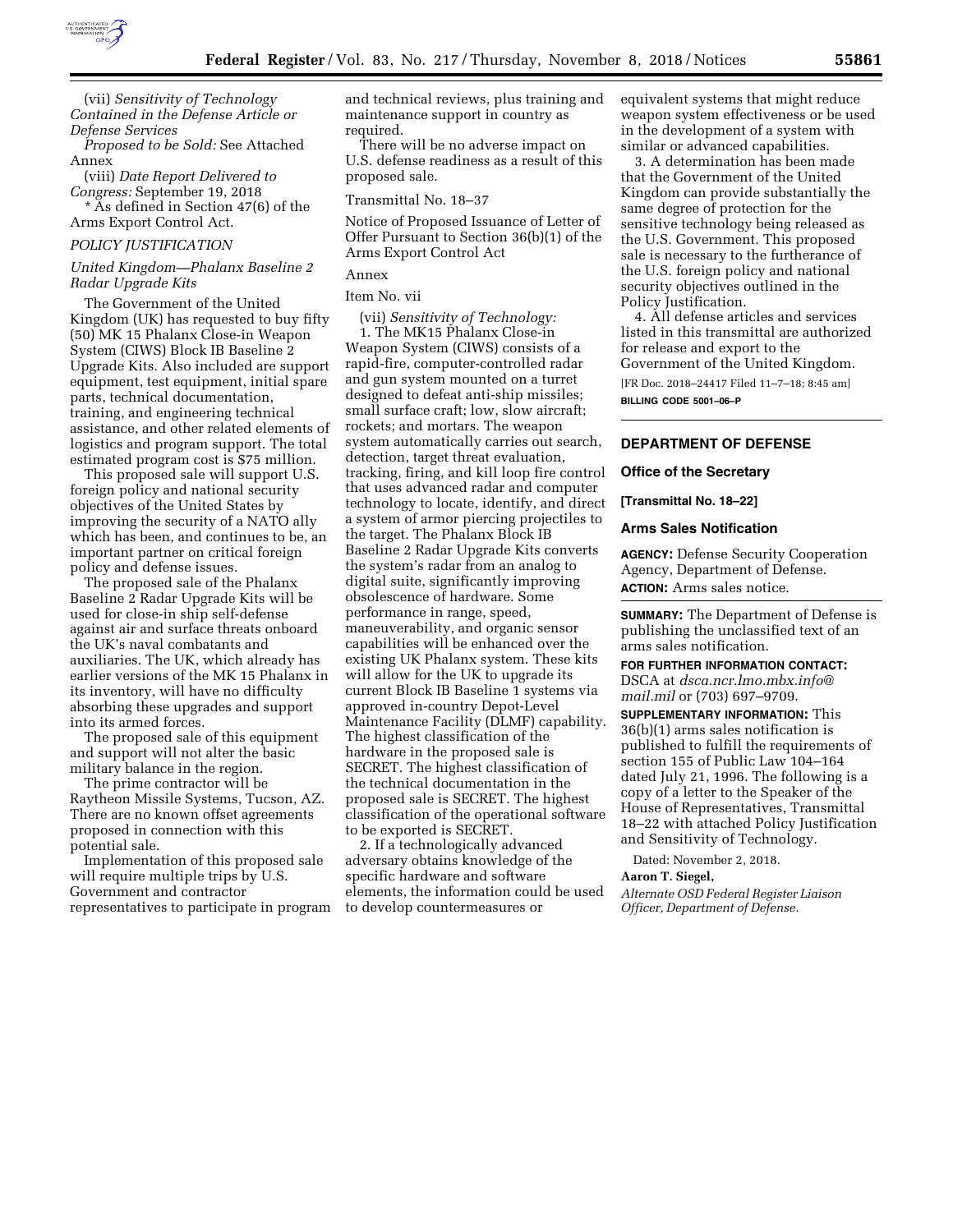

# DEFENSE SECURITY COOPERATION AGENCY 201 12<sup>7H</sup> STREET SOUTH, STE 203 **ARLINGTON, VA 22202-5408**

SEP 2 8 2018

The Honorable Paul D. Ryan Speaker of the House U.S. House of Representatives Washington, DC 20515

Dear Mr. Speaker:

Pursuant to the reporting requirements of Section 36(b)(1) of the Arms Export Control

Act, as amended, we are forwarding herewith Transmittal No. 18-22, concerning the Army's

proposed Letter(s) of Offer and Acceptance to the Government of Bahrain for defense articles

and services estimated to cost \$300 million. After this letter is delivered to your office, we plan

to issue a news release to notify the public of this proposed sale.

Sincerely Charles W. Hooper Lieutenant General, Director

Enclosures:

- 1. Transmittal
- 2. Policy Justification
- 3. Sensitivity of Technology
- 4. Regional Balance (Classified document provided under separate cover)

# Transmittal No. 18–22

Notice of Proposed Issuance of Letter of Offer Pursuant to Section 36(b)(1) of the Arms Export Control Act, as amended

(i) *Prospective Purchaser:* Government One hundred twenty (120) Guided of Bahrain

(ii) *Total Estimated Value:* 

| Major Defense Equipment * | \$295 million |
|---------------------------|---------------|
|                           | \$ 5 million  |
|                           | \$300 million |

(iii) *Description and Quantity or Quantities of Articles or Services under Consideration for Purchase:* 

*Major Defense Equipment (MDE):* 

Multiple Launch Rocket System (GMLRS) M31 Unitary Rocket Pods (Six (6) rockets per pod for a total of seven hundred twenty (720)

One hundred ten (110) Army Tactical Missiles System (ATACMS) M57 T2K Unitary Missiles

*Non-MDE:* Also included are publications, personnel training and training equipment, software development, U.S. Government and contractor engineering, technical and logistics support services; and other related elements of logistical and program support.